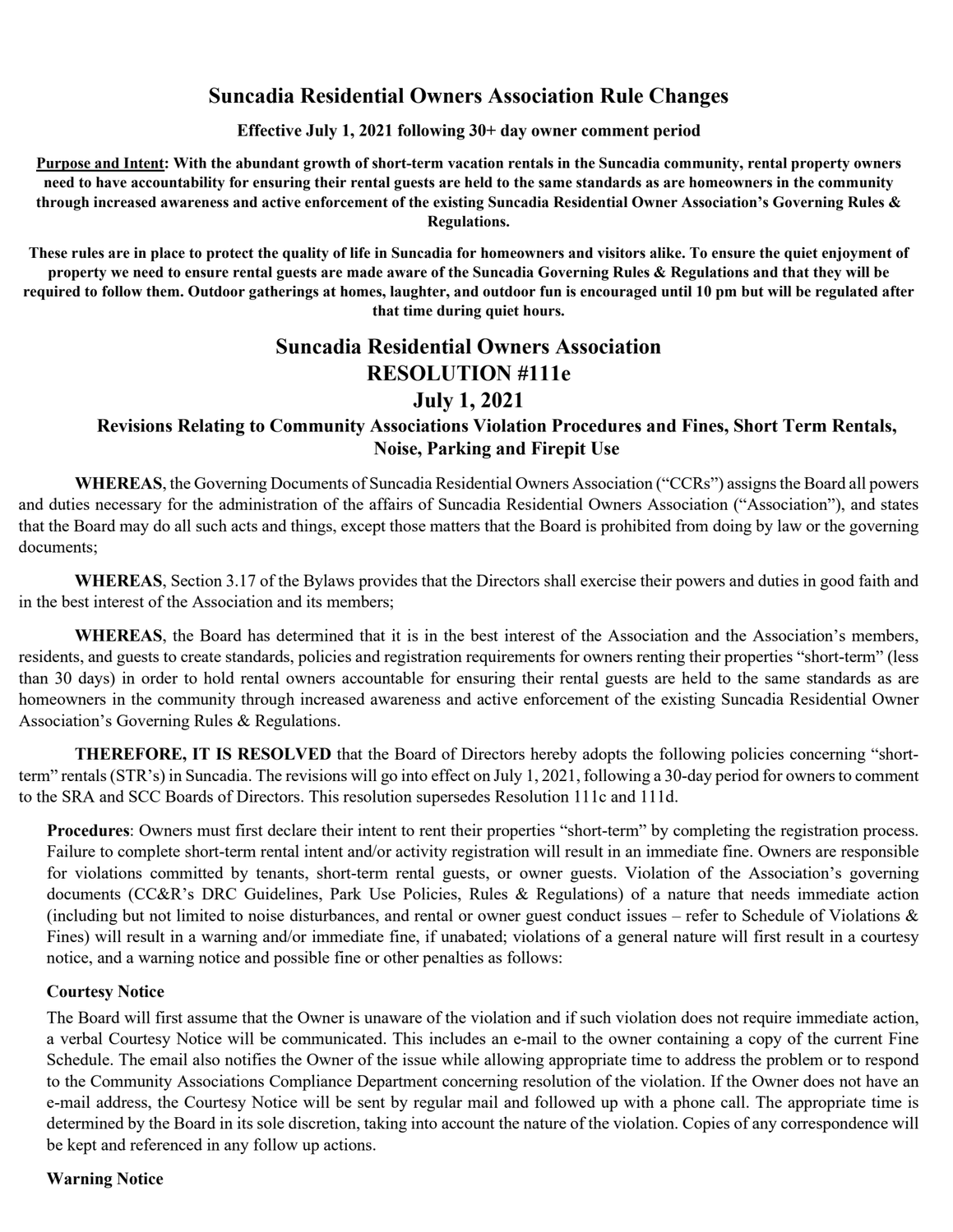If the issue is not remedied after the Courtesy Notice, a Warning Notice will be sent via e-mail and regular mail. The Owner is to respond to the Compliance Department with a resolution within seven (7) business days from the date of the First Warning Notice letter or the Owner may request a hearing before the Board; otherwise, a fine or other remedy as listed on the Fine Schedule will be imposed. If the violation is one that requires immediate action, the time period in which the Owner has to respond to the Association may be less than seven (7) business days.

## **Repeated Offenses**

Repeat offenders will be fined as listed on the Fine Schedule for repeated and/or continued offenses. The Board may impose other penalties or if appropriate impose self-help at the expense of the Owner.

## **Impose Fine**

Community Associations will issue the appropriate fine (see Exhibits A & C - Fine Schedules) if the Owner does not comply by the stated date. The fine will be billed on the Owners account or deducted from the DRC Damage and Compliance Deposit and the Owner will be notified of the fine. The Board has the right to impose additional fines for repeat violations.

### **Self Help**

If the situation warrants immediate action or has not been remedied, the Board may authorize self-help at the expense of the Owner.

### **Letter of Compliance**

Once the issue has been corrected a Letter of Compliance will be sent to the Owner verifying that the violation has been addressed to the satisfaction of the Association.

**Any violation that needs immediate action will result in a warning and then a fine if not remedied.** 

**Notwithstanding the process steps described above, any action that cannot be undone, such as the cutting of trees greater in diameter than 4 inches without permission, open burning fires, discharging of weapons or fireworks, unabated noise disturbances and owner, rental or owner guest conduct issues will result in an immediate fine per occurrence (i.e., the escalation of fines does not reset upon each or any subsequent rental or owner guest stays) and other self-help remedies.**

Any criminal or County Noise Ordinance violations will be reported to the appropriate local, state, or federal agency. All documents and/or fines assessed related to violations will be recorded in the owner records maintained on behalf of the Association.

**Opportunity to be heard**: Owners shall have the right to send a letter, send a representative, or appear in person at a hearing to present evidence as to why they should not be fined. In all cases, the Board has the discretion to rescind or hold fines in abeyance. In the event the violation has been corrected prior to the hearing date, then, if appropriate, the hearing may be discontinued.

Within seven (7) days of the hearing, the Owner will be given written notice of the Board decision.

Fine Schedule: See Exhibits A and C.

Rules Summary: See Exhibit B – Suncadia Rules & Regulations for Owners, Residents, Tenants and Guests

**IN WITNESS WHEREOF**, the Directors of Suncadia Residential Owners Association have adopted this resolution on May 21, 2021 and further ratifies the final version on July 1, 2021.

President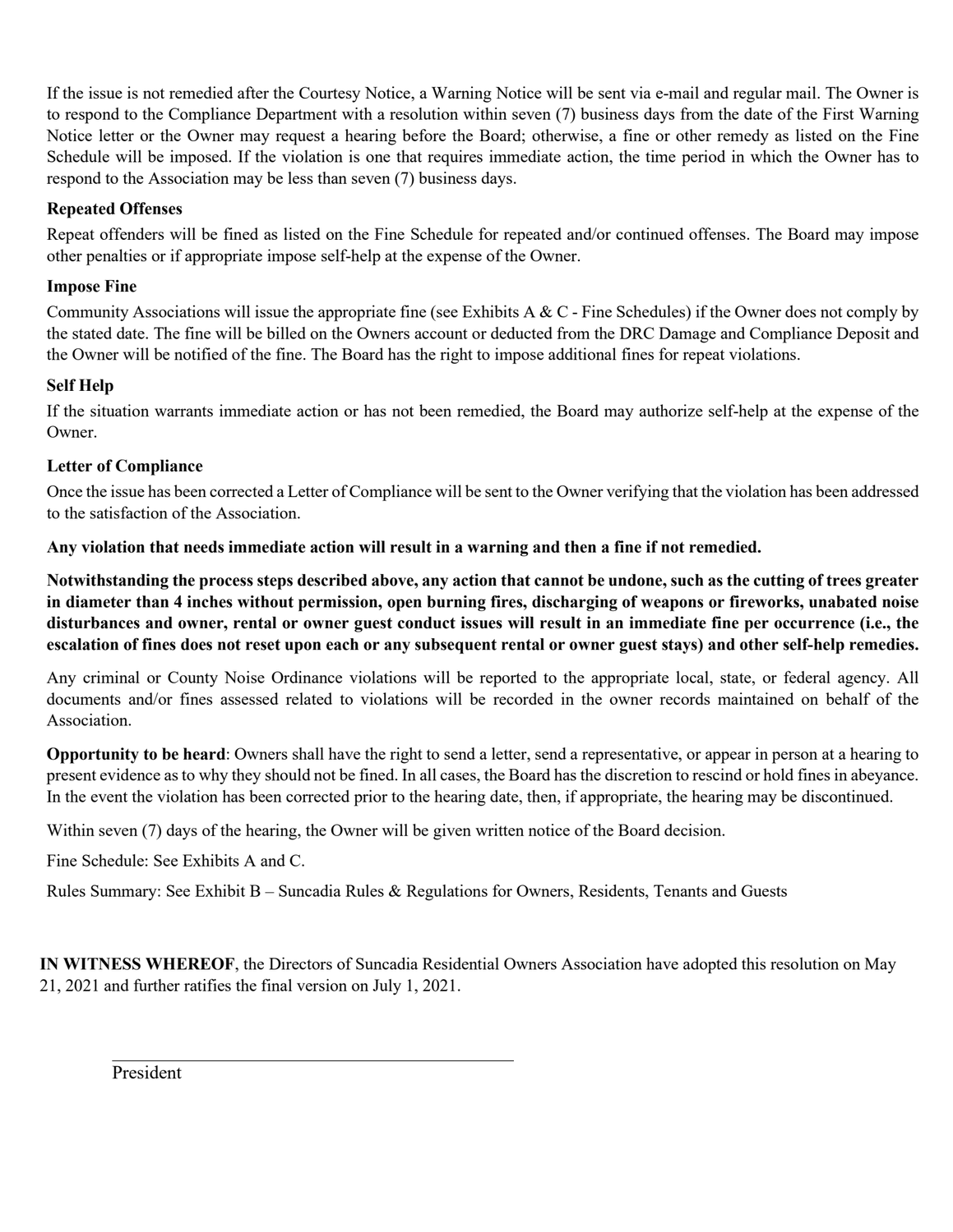| Violations and Schedules of Fines Exhibit A Resolution 111e                                                                                                                                                                                                                                                                                                                                                                                                                                                                                                                                                                                                                                                                                                                                                                                                                                                                                   |                                                                             |                                                                             |                                                                                               |
|-----------------------------------------------------------------------------------------------------------------------------------------------------------------------------------------------------------------------------------------------------------------------------------------------------------------------------------------------------------------------------------------------------------------------------------------------------------------------------------------------------------------------------------------------------------------------------------------------------------------------------------------------------------------------------------------------------------------------------------------------------------------------------------------------------------------------------------------------------------------------------------------------------------------------------------------------|-----------------------------------------------------------------------------|-----------------------------------------------------------------------------|-----------------------------------------------------------------------------------------------|
| <b>Violations Needing Immediate Attention</b>                                                                                                                                                                                                                                                                                                                                                                                                                                                                                                                                                                                                                                                                                                                                                                                                                                                                                                 | <b>First Offense</b>                                                        | <b>Second Offense</b><br>(or Warning)                                       | <b>Repeat / Continued</b><br>Offenses (in addition<br>to the 1st fine)                        |
| <b>Animals</b>                                                                                                                                                                                                                                                                                                                                                                                                                                                                                                                                                                                                                                                                                                                                                                                                                                                                                                                                |                                                                             |                                                                             |                                                                                               |
| Failure to control pets that become a nuisance, harass, or chase wildlife or disturb the peace.                                                                                                                                                                                                                                                                                                                                                                                                                                                                                                                                                                                                                                                                                                                                                                                                                                               | Warning                                                                     | \$100                                                                       | \$200                                                                                         |
| Letting pets loose or off leash pets within Suncadia. Not properly picking up or disposing of pet<br>droppings.                                                                                                                                                                                                                                                                                                                                                                                                                                                                                                                                                                                                                                                                                                                                                                                                                               | Warning                                                                     | \$50                                                                        | \$100                                                                                         |
| Discharging of Weapons or Fireworks                                                                                                                                                                                                                                                                                                                                                                                                                                                                                                                                                                                                                                                                                                                                                                                                                                                                                                           |                                                                             |                                                                             |                                                                                               |
| Firearms (including air guns) or fireworks may not be discharged within Suncadia.                                                                                                                                                                                                                                                                                                                                                                                                                                                                                                                                                                                                                                                                                                                                                                                                                                                             | \$500                                                                       | \$1,000                                                                     | \$1,000                                                                                       |
| <b>Noise Disturbance</b><br>Violation of quiet hours (10 pm to 7 am) (charged per property, per occurrence not occupant).<br>To avoid a fine, noise nuisances must be abated within 30 minutes of the warning. The escalation of<br>fines does not reset upon each or any subsequent or owner guest stays. The amount of the fine will<br>be based on how many fines have been levied on the property in the last 12-month period. Increased<br>and / or continued fines will be levied for severe or serial violators (e.g., "party houses", law<br>enforcement officer(s) required). Community Services will partner with homes having chronic<br>nuisance issues, abated or unabated, to develop an abatement plan.                                                                                                                                                                                                                        | Warning followed by<br>a \$250 fine if not<br>abated within 30<br>minutes   | Warning followed<br>by a \$500 fine if not<br>abated within 30<br>minutes   | Warning followed by a<br>\$1,000 thereafter if not<br>abated within 30 minutes                |
| At any time, creating any loud, unpleasant, or raucous noise, which unreasonably disturbs the peace,<br>and comfort of others, i.e., playing amplified or otherwise loud music and voice amplification either live<br>or recorded; yelling or shouting at a continuous loud level of sound; allowing pets to bark, howl for<br>extended periods.<br>To avoid a fine, noise nuisances must be abated within 30 minutes of the warning. The escalation of<br>fines does not reset upon each or any subsequent or owner guest stays. The amount of the fine will<br>be based on how many fines have been levied on the property in the last 12-month period. Increased<br>and / or continued fines will be levied for severe or serial violators (e.g., "party houses", law<br>enforcement officer(s) required). Community Services will partner with homes having chronic<br>nuisance issues, abated or unabated, to develop an abatement plan. | Warning followed by<br>a \$250 fine if not<br>abated within 30<br>minutes   | Warning followed<br>by a \$500 fine if not<br>abated within 30<br>minutes   | Warning followed by a<br>\$1,000 thereafter if not<br>abated within 30 minutes                |
| Installing Wind Chimes or similar item that can be heard by other residents or from the common<br>areas.                                                                                                                                                                                                                                                                                                                                                                                                                                                                                                                                                                                                                                                                                                                                                                                                                                      | Warning                                                                     | Removal                                                                     | \$100                                                                                         |
| Offensive or Unlawful Activities                                                                                                                                                                                                                                                                                                                                                                                                                                                                                                                                                                                                                                                                                                                                                                                                                                                                                                              |                                                                             |                                                                             |                                                                                               |
| Carrying on noxious or offensive activities or placing on any Unit something which interferes with or<br>jeopardizes the enjoyment of other Units or the Common Areas, or which is a source of annoyance to<br>residents.                                                                                                                                                                                                                                                                                                                                                                                                                                                                                                                                                                                                                                                                                                                     | Warning                                                                     | \$250                                                                       | \$500                                                                                         |
| <b>Open Burning Fires</b>                                                                                                                                                                                                                                                                                                                                                                                                                                                                                                                                                                                                                                                                                                                                                                                                                                                                                                                     |                                                                             |                                                                             |                                                                                               |
| Burning charcoal, wood, or wood pellets, having any open fire except for gas BBQ's and approved<br>gas fire pits, leaving a fire pit unattended into the overnight hours or any other neglectful conduct<br>which presents a severe fire risk (such as adding accelerants) (charged per home not occupant).                                                                                                                                                                                                                                                                                                                                                                                                                                                                                                                                                                                                                                   | \$500                                                                       | \$1,000                                                                     | \$1,000                                                                                       |
| Flames in excess of 2 feet in height or leaving a fire pit unattended during daylight hours (charged per<br>home not occupant).                                                                                                                                                                                                                                                                                                                                                                                                                                                                                                                                                                                                                                                                                                                                                                                                               | Warning                                                                     | \$500                                                                       | \$1,000                                                                                       |
| Parking                                                                                                                                                                                                                                                                                                                                                                                                                                                                                                                                                                                                                                                                                                                                                                                                                                                                                                                                       |                                                                             |                                                                             |                                                                                               |
| Parking is permitted only on asphalt driveways, auto courts or parking lots. No parking over or on any<br>vegetation. No parking on unimproved lots. Fines are per 24-hour period. Note: Homeowners are<br>responsible for notifying their guests of parking policy.                                                                                                                                                                                                                                                                                                                                                                                                                                                                                                                                                                                                                                                                          | Warning followed by<br>a \$100 fine if not<br>remedied within 30<br>minutes | Warning followed by<br>a \$250 fine if not<br>remedied within 30<br>minutes | Warning followed by a<br>\$500 fine / possible towing<br>if not remedied within 30<br>minutes |
| No overnight street parking (10pm – 7am). No Contractor street parking except for deliveries.<br>There must be enough leeway in the driveway for first responders to reach the front door with their<br>equipment in the event of a life safety emergency. If a clear path (at least 3 feet wide) through the<br>driveway to the front door does not exist due to the number of parked vehicles, parking in the<br>driveway is beyond capacity. Using gravel or other means to create additional parking is a design<br>violation resulting in a separate fine if not remedied. Fines are per 24-hour period. Note: Homeowners<br>are responsible for notifying their guests of parking policy. Special parking permits will be issued for<br>special needs or events. Fines will be assessed by property not by individual vehicle.                                                                                                          | Warning                                                                     | \$250                                                                       | \$500 / Possible Towing                                                                       |
| Fines will escalate for homes having more than two parking warnings or violations in a rolling 30-day<br>period.                                                                                                                                                                                                                                                                                                                                                                                                                                                                                                                                                                                                                                                                                                                                                                                                                              | \$250                                                                       | \$500                                                                       | \$1,000                                                                                       |
| <b>Prohibited Vehicles</b>                                                                                                                                                                                                                                                                                                                                                                                                                                                                                                                                                                                                                                                                                                                                                                                                                                                                                                                    |                                                                             |                                                                             |                                                                                               |
| Operating of snowmobiles and other off-road vehicles within the Residential Areas. Snowmobiles and<br>ATVs must remain on trailers at all times when in Suncadia or Tumble Creek. No motorized vehicles<br>or devices are allowed on paths, trails, or in open spaces. E-bikes or Electric bikes are allowed on<br>paved paths only in Pedal Assist Mode (See "Paths and Trails" below). Only licensed vehicles are<br>allowed on roadways with the exception of Golf Carts in Tumble Creek.                                                                                                                                                                                                                                                                                                                                                                                                                                                  | Warning                                                                     | \$250                                                                       | \$500                                                                                         |
| Solicitation / Door to Door Promotion                                                                                                                                                                                                                                                                                                                                                                                                                                                                                                                                                                                                                                                                                                                                                                                                                                                                                                         |                                                                             |                                                                             |                                                                                               |
| Door to door selling or promotion of any item, including handbills, literature, or advertisement. The<br>wearing or displaying of any advertisement i.e., sandwich boards.                                                                                                                                                                                                                                                                                                                                                                                                                                                                                                                                                                                                                                                                                                                                                                    | Warning                                                                     | \$250                                                                       | \$500                                                                                         |
| Solid Waste / Discarding of Trash                                                                                                                                                                                                                                                                                                                                                                                                                                                                                                                                                                                                                                                                                                                                                                                                                                                                                                             |                                                                             |                                                                             |                                                                                               |
| Discarding, dumping, burying, burning or other improper disposal of garbage, trash or litter in<br>Suncadia.                                                                                                                                                                                                                                                                                                                                                                                                                                                                                                                                                                                                                                                                                                                                                                                                                                  | Warning (& possible<br>clean up at Owner's<br>expense)                      | \$250                                                                       | \$500                                                                                         |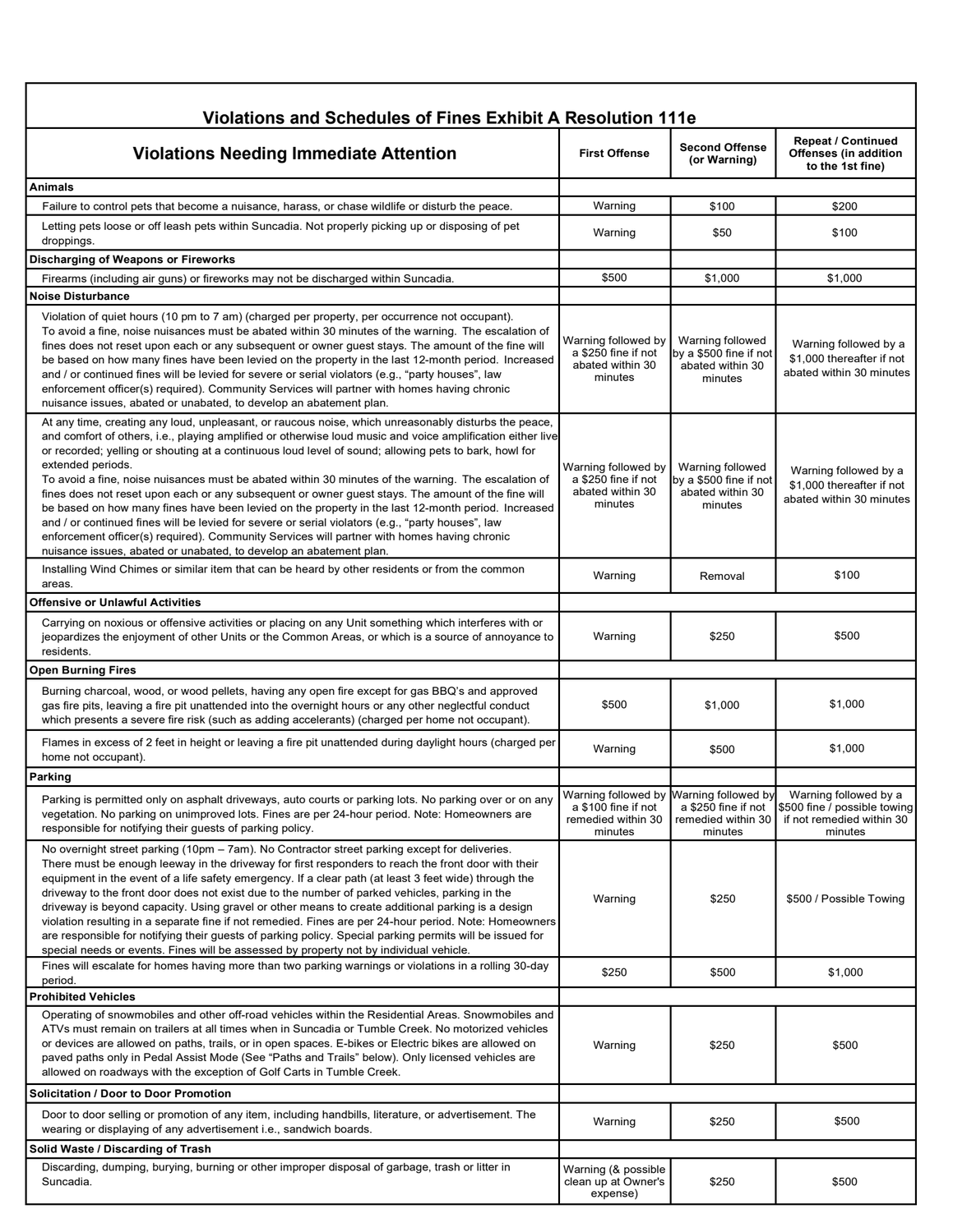| Speeding                                                                                                                                                                                                                                                                                                                                                                                                                                                                                                                                                                                                                                                                                                                                                                                                                                                                                                                                                                                                                                                                                                                                                                                                                                                                     |                                                                                                       |                                                                         |                                                                      |
|------------------------------------------------------------------------------------------------------------------------------------------------------------------------------------------------------------------------------------------------------------------------------------------------------------------------------------------------------------------------------------------------------------------------------------------------------------------------------------------------------------------------------------------------------------------------------------------------------------------------------------------------------------------------------------------------------------------------------------------------------------------------------------------------------------------------------------------------------------------------------------------------------------------------------------------------------------------------------------------------------------------------------------------------------------------------------------------------------------------------------------------------------------------------------------------------------------------------------------------------------------------------------|-------------------------------------------------------------------------------------------------------|-------------------------------------------------------------------------|----------------------------------------------------------------------|
| Speeding and/or reckless driving                                                                                                                                                                                                                                                                                                                                                                                                                                                                                                                                                                                                                                                                                                                                                                                                                                                                                                                                                                                                                                                                                                                                                                                                                                             | Warning                                                                                               | \$100                                                                   | \$250                                                                |
| <b>Temporary Living Accommodations</b>                                                                                                                                                                                                                                                                                                                                                                                                                                                                                                                                                                                                                                                                                                                                                                                                                                                                                                                                                                                                                                                                                                                                                                                                                                       |                                                                                                       |                                                                         |                                                                      |
| Temporary Structures. No structure of a temporary character, trailer, basement, tent, shack, garage,<br>barn, or other outbuildings nor any uncompleted building shall be used on any Unit at any time as a<br>residence either temporarily or permanently. Erecting tents and/or camping equipment upon<br>residential property is not allowed.                                                                                                                                                                                                                                                                                                                                                                                                                                                                                                                                                                                                                                                                                                                                                                                                                                                                                                                             | Warning                                                                                               | \$50                                                                    | \$250                                                                |
| <b>Trees and Vegetation</b>                                                                                                                                                                                                                                                                                                                                                                                                                                                                                                                                                                                                                                                                                                                                                                                                                                                                                                                                                                                                                                                                                                                                                                                                                                                  |                                                                                                       |                                                                         |                                                                      |
| • The removal of any tree that has a diameter greater than 4 inches, as measured 4 feet above<br>grade, or any shrub measuring greater than 5 feet in height on private property, must be approved<br>in advance by the DRC.<br>• Any cutting, pruning, or clearing of trees, shrubs, or vegetation within the Conservation Easement<br>Open Spaces without prior explicit written permission of the DRC is considered trespass and civil<br>or criminal penalties may apply.<br>• Periodic thinning and grooming may occur based upon the Firewise Program or such other written<br>plan as approved by the DRC. All thinning, grooming, fire fuel reduction and down tree removal<br>must be accomplished by hand (chainsaws are not permitted except by a licensed and insured<br>contractor).<br>• Any tree designated as a Wildlife Tree, as marked by a card attached to the tree, may only be<br>removed with the approval of both the Declarant and the DRC.<br>• Removal of any trees and/or shrubs of the above-mentioned size or type without DRC approval will<br>result in a fine per tree/shrub and/or additional tree/shrub mitigation as specified by the DRC. The<br>DRC reserves the right to periodically adjust fines for unapproved tree/shrub removal. | Up to \$2,500 and<br>replacement of tree<br>with one of similar<br>size                               | Up to \$5,000 and<br>replacement of<br>tree with one of<br>similar size | Up to \$7,500 and<br>replacement of tree with<br>one of similar size |
| <b>Wildlife Protection</b>                                                                                                                                                                                                                                                                                                                                                                                                                                                                                                                                                                                                                                                                                                                                                                                                                                                                                                                                                                                                                                                                                                                                                                                                                                                   |                                                                                                       |                                                                         |                                                                      |
| The capturing, harassing, trapping, injuring, or killing of wildlife within the Residential Areas is<br>expressly prohibited, except when reasonably necessary to avoid an imminent threat of personal<br>injury or death to any person or except when reasonably necessary to protect property from damage<br>by rodents or other pests and then only to the extent permissible under applicable laws. The chasing,<br>injuring, and killing of wildlife within the Residential Areas by pets is also expressly forbidden.                                                                                                                                                                                                                                                                                                                                                                                                                                                                                                                                                                                                                                                                                                                                                  | Warning, possible<br>fine and possible<br>notification to<br>appropriate<br>governmental<br>authority | \$500                                                                   | \$1,000                                                              |

| <b>General Violations</b>                                                                                                                                                                                                                                                                                                                                                       | <b>First Offense</b> | <b>Second Offense</b><br>(or Warning) | <b>Repeat / Continued</b><br>Offenses (in addition<br>to the 1st fine) |
|---------------------------------------------------------------------------------------------------------------------------------------------------------------------------------------------------------------------------------------------------------------------------------------------------------------------------------------------------------------------------------|----------------------|---------------------------------------|------------------------------------------------------------------------|
| <b>Abandoned Vehicles</b>                                                                                                                                                                                                                                                                                                                                                       |                      |                                       |                                                                        |
| Parking of stripped down, partially wrecked, inoperative or junk motor vehicles on any Unit or<br>Common Area.                                                                                                                                                                                                                                                                  | Courtesy / Warning   | \$250                                 | \$500                                                                  |
| Address Markers                                                                                                                                                                                                                                                                                                                                                                 |                      |                                       |                                                                        |
| Installing or maintaining an address marker not in compliance with DRC guideline.                                                                                                                                                                                                                                                                                               | Courtesy / Warning   | \$50                                  | \$75                                                                   |
| Not installing an approved address marker prior to occupancy.                                                                                                                                                                                                                                                                                                                   | Courtesy / Warning   | \$50                                  | \$75                                                                   |
| <b>Animals</b>                                                                                                                                                                                                                                                                                                                                                                  |                      |                                       |                                                                        |
| Raising, breeding, or keeping an animal of any kind except dogs, cats and such other household pets<br>as maybe approved by the Board, and then only provided they are not kept, bred, or maintained for<br>any commercial purposes.                                                                                                                                            | Courtesy / Warning   | \$100                                 | \$500                                                                  |
| <b>Completion of Construction/Landscaping</b>                                                                                                                                                                                                                                                                                                                                   |                      |                                       |                                                                        |
| Not completing the construction of any building of any Unit, including painting and all exterior finish or<br>driveway paving within twelve (12) months from the beginning of construction without written approval<br>for an extension which has been granted by the DRC.                                                                                                      | Courtesy / Warning   | \$100/mo                              | \$250/mo after 3 months                                                |
| Not completing landscaping within ten (I0) months from the date occupancy of the Unit constructed<br>thereon is approved by the applicable Governmental Authority. In the event of undue hardship due to<br>weather conditions, this provision may be extended for a reasonable length of time upon written<br>approval of the Design Review Committee.                         | Courtesy / Warning   | \$100/mo                              | \$250/mo after 3 months                                                |
| Construction, landscaping, painting and exterior improvements or revisions being conducted without<br>written approval from the Design Review Committee.                                                                                                                                                                                                                        | Courtesy / Warning   | \$2,500                               | \$3,500                                                                |
| Exterior Lighting                                                                                                                                                                                                                                                                                                                                                               |                      |                                       |                                                                        |
| All exterior lighting not preapproved by the DRC or use of non-dark sky compliant bulbs                                                                                                                                                                                                                                                                                         | Courtesy / Warning   | \$25 per week                         | \$50 per week after 6<br>weeks                                         |
| <b>Holiday or Other Outdoor Decorations</b>                                                                                                                                                                                                                                                                                                                                     |                      |                                       |                                                                        |
| Using holiday decorations not in accordance with current Holiday lights resolution                                                                                                                                                                                                                                                                                              | Courtesy / Warning   | \$25 per week                         | \$50 per week after 6<br>weeks                                         |
| Landscape & Irrigation                                                                                                                                                                                                                                                                                                                                                          |                      |                                       |                                                                        |
| Exceeding the maximum area of approved irrigation                                                                                                                                                                                                                                                                                                                               | Courtesy / Warning   | \$100                                 | \$150                                                                  |
| Installation of an above ground irrigation system as a permanent system.                                                                                                                                                                                                                                                                                                        | Courtesy / Warning   | \$25                                  | \$25                                                                   |
| Mowing of native areas outside of the 2 times allowed per year. Mowing is allowed once in the Fall<br>after October 1st and once in the Spring before June 15th. Failure to preserve the natural landscaping<br>look by mowing native area or mowing areas visible from roadways. Excluded from this restriction is<br>the 15' Fire Free Zone measured from the building eaves. | Courtesy / Warning   | \$150/mow                             | \$200/mow after 6 mows                                                 |
| Failure to maintain individual unit grounds and structure in a clean, attractive, and good repair.                                                                                                                                                                                                                                                                              | Courtesy / Warning   | \$250                                 | \$400                                                                  |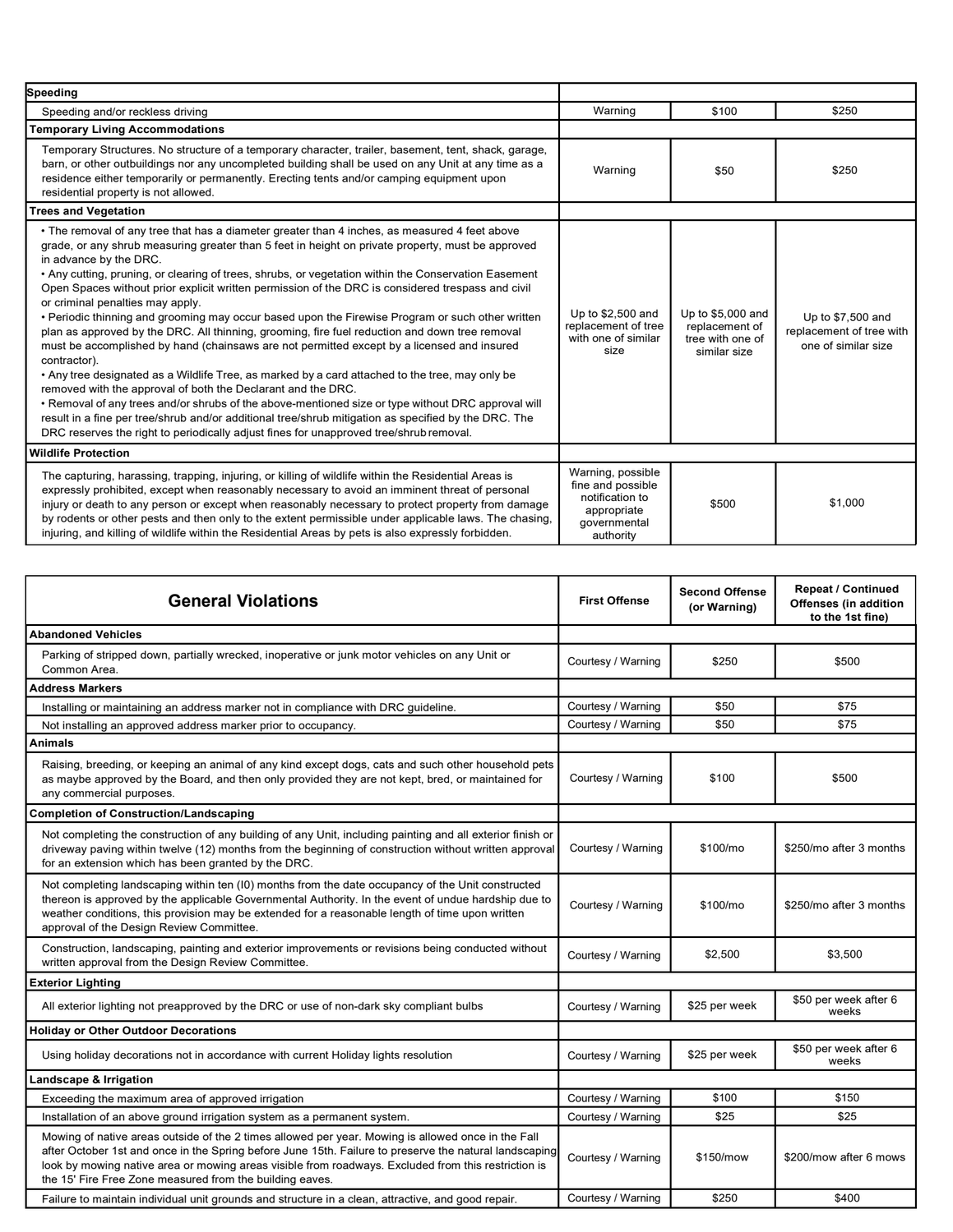| <b>Outside Storage</b>                                                                                                                                                                                                                                                                                                                                                                                                                                                                                                                                                                                                                                                                                                                                                                                                                                                                                                                                                                                                                                                                                                                                                                                                                                                                                                                                                                                                                                                                                                                                                               |                                                                                                                                            |                                |                                                                             |
|--------------------------------------------------------------------------------------------------------------------------------------------------------------------------------------------------------------------------------------------------------------------------------------------------------------------------------------------------------------------------------------------------------------------------------------------------------------------------------------------------------------------------------------------------------------------------------------------------------------------------------------------------------------------------------------------------------------------------------------------------------------------------------------------------------------------------------------------------------------------------------------------------------------------------------------------------------------------------------------------------------------------------------------------------------------------------------------------------------------------------------------------------------------------------------------------------------------------------------------------------------------------------------------------------------------------------------------------------------------------------------------------------------------------------------------------------------------------------------------------------------------------------------------------------------------------------------------|--------------------------------------------------------------------------------------------------------------------------------------------|--------------------------------|-----------------------------------------------------------------------------|
| Failure to maintain an interior solid waste disposal enclosure. Exceptions can be grandfathered.<br>Garbage cans are not permitted outside of this enclosure except for removal by Waste Management<br>Staff or on trash collection day.                                                                                                                                                                                                                                                                                                                                                                                                                                                                                                                                                                                                                                                                                                                                                                                                                                                                                                                                                                                                                                                                                                                                                                                                                                                                                                                                             | Courtesy / Warning                                                                                                                         | \$25                           | \$50                                                                        |
| After any allowed construction period, placing storage areas, machinery, and equipment upon any<br>Unit, unless obscured from view of neighboring property and streets by an appropriate screen or<br>enclosure approved by the DRC.                                                                                                                                                                                                                                                                                                                                                                                                                                                                                                                                                                                                                                                                                                                                                                                                                                                                                                                                                                                                                                                                                                                                                                                                                                                                                                                                                 | Courtesy / Warning                                                                                                                         | \$25 per week                  | \$50 per week after 6<br>weeks                                              |
| Using tarps and covers except as otherwise provided in the Design Review Guidelines. Tarps and<br>furniture covers must be earth tones and blend in with the environment.                                                                                                                                                                                                                                                                                                                                                                                                                                                                                                                                                                                                                                                                                                                                                                                                                                                                                                                                                                                                                                                                                                                                                                                                                                                                                                                                                                                                            | Courtesy / Warning                                                                                                                         | \$250                          | \$500 after 6 weeks                                                         |
| Landscaping for each Unit shall be in compliance with forest fuels management and fire prevention<br>practices as outlined in the currently published Firewise guidelines                                                                                                                                                                                                                                                                                                                                                                                                                                                                                                                                                                                                                                                                                                                                                                                                                                                                                                                                                                                                                                                                                                                                                                                                                                                                                                                                                                                                            | Courtesy / Warning                                                                                                                         | \$500                          | \$1,000 per month                                                           |
| <b>Paths and Trails</b>                                                                                                                                                                                                                                                                                                                                                                                                                                                                                                                                                                                                                                                                                                                                                                                                                                                                                                                                                                                                                                                                                                                                                                                                                                                                                                                                                                                                                                                                                                                                                              |                                                                                                                                            |                                |                                                                             |
| Creating paths or trails within the Residential Areas without prior written approval from the Design<br>Review Committee. Pathways may not be built within the golf course buffer to connect a residence to<br>a golf course or golf cart path.                                                                                                                                                                                                                                                                                                                                                                                                                                                                                                                                                                                                                                                                                                                                                                                                                                                                                                                                                                                                                                                                                                                                                                                                                                                                                                                                      | Courtesy / Warning                                                                                                                         | \$250                          | \$250                                                                       |
| Paved Paths and Trails are for the use of pedestrians and bicycles. All skateboards, hoverboards are<br>prohibited, whether motorized or not.<br>E-Bikes, Electric Bikes, and Regular bicycles are allowed on the trails and paths as long as they do<br>not exceed 8 MPH. If a bicyclist wants to exceed 8mph, they should use the streets following all traffic                                                                                                                                                                                                                                                                                                                                                                                                                                                                                                                                                                                                                                                                                                                                                                                                                                                                                                                                                                                                                                                                                                                                                                                                                    |                                                                                                                                            |                                |                                                                             |
| rules of the road.                                                                                                                                                                                                                                                                                                                                                                                                                                                                                                                                                                                                                                                                                                                                                                                                                                                                                                                                                                                                                                                                                                                                                                                                                                                                                                                                                                                                                                                                                                                                                                   | Warning                                                                                                                                    | \$50                           | \$100                                                                       |
| Only non-motorized scooters are allowed on the trails and paths.                                                                                                                                                                                                                                                                                                                                                                                                                                                                                                                                                                                                                                                                                                                                                                                                                                                                                                                                                                                                                                                                                                                                                                                                                                                                                                                                                                                                                                                                                                                     |                                                                                                                                            |                                |                                                                             |
| Everyone (walking, running, biking) must yield to wildlife and all bicycles must yield to pedestrians                                                                                                                                                                                                                                                                                                                                                                                                                                                                                                                                                                                                                                                                                                                                                                                                                                                                                                                                                                                                                                                                                                                                                                                                                                                                                                                                                                                                                                                                                |                                                                                                                                            |                                |                                                                             |
| <b>Paved Areas</b>                                                                                                                                                                                                                                                                                                                                                                                                                                                                                                                                                                                                                                                                                                                                                                                                                                                                                                                                                                                                                                                                                                                                                                                                                                                                                                                                                                                                                                                                                                                                                                   |                                                                                                                                            |                                |                                                                             |
| Constructing a gravel or paved areas built along the street edge or within the road right of way.                                                                                                                                                                                                                                                                                                                                                                                                                                                                                                                                                                                                                                                                                                                                                                                                                                                                                                                                                                                                                                                                                                                                                                                                                                                                                                                                                                                                                                                                                    | Courtesy / Warning                                                                                                                         | \$200                          | Removal by Association at<br>Owners Expense or<br><b>Blocking of Access</b> |
| <b>Prohibited Vehicles</b>                                                                                                                                                                                                                                                                                                                                                                                                                                                                                                                                                                                                                                                                                                                                                                                                                                                                                                                                                                                                                                                                                                                                                                                                                                                                                                                                                                                                                                                                                                                                                           |                                                                                                                                            |                                |                                                                             |
| No mobile home, recreational vehicle (including campers), snowmobiles, all-terrain vehicles, dirt bikes<br>and other vehicles designed primarily for off-road use, commercial vehicles, any vehicles exceeding<br>9,000 pounds in gross vehicle weight, any trailer of any kind, any truck with a rated load capacity<br>greater than one ton, or any boat, shall be kept, placed, maintained or parked for more than 48 hours<br>in any 30 day period on any Unit or Common Area except in enclosed garages approved by the<br>Design Review Committee, areas designated by the Board, or screened from view in a manner<br>approved by the Design Review Committee.                                                                                                                                                                                                                                                                                                                                                                                                                                                                                                                                                                                                                                                                                                                                                                                                                                                                                                                | Courtesy / Warning                                                                                                                         | \$50 per day after 48<br>hours | Towing                                                                      |
| <b>Residential Use / Short-Term Rentals</b>                                                                                                                                                                                                                                                                                                                                                                                                                                                                                                                                                                                                                                                                                                                                                                                                                                                                                                                                                                                                                                                                                                                                                                                                                                                                                                                                                                                                                                                                                                                                          |                                                                                                                                            |                                |                                                                             |
| Using a unit for non-residential purposes. Except with the consent of the Board, no trade, craft,<br>Α.<br>business, profession, commercial or similar activity of any kind shall be conducted on any Unit,<br>nor shall any goods, equipment, vehicles, materials or supplies used in connection with any<br>trade, service or business be kept or stored on any Unit. Nothing in this paragraph shall be<br>deemed to prohibit (a) activities relating to the rental or sale of Units, (b) the right of Declarant or<br>any contractor or homebuilder to construct Improvements on any Unit, to store construction<br>materials and equipment on such Units in the normal course of construction, and to use any<br>Unit as a sales or rental office or model home or apartment for purposes of sales or rental in<br>Suncadia, and (c) the right of the Owner of a Unit to maintain a professional personal library,<br>keep personal business or professional records or accounts, handle personal business or<br>professional telephone calls or confer with business or professional associates, clients or<br>customers, in their Unit The Board shall not approve commercial activities otherwise prohibited<br>by this paragraph unless the Board determines that only normal residential activities would be<br>observable outside of the Unit and that the activities would not be in violation of applicable<br>governmental ordinances.<br>Failure to complete short-term rental intent and / or activity registration with Community<br>В.<br>Associations Management. | Courtesy / Warning<br>$$500 + $500$ per<br>week for continued<br>unregistered short-<br>term rentals after first<br>violation notification | \$100                          | \$250                                                                       |
| Satellite Dishes/Hot Tubs/Outdoor Art                                                                                                                                                                                                                                                                                                                                                                                                                                                                                                                                                                                                                                                                                                                                                                                                                                                                                                                                                                                                                                                                                                                                                                                                                                                                                                                                                                                                                                                                                                                                                |                                                                                                                                            |                                |                                                                             |
| Installing a hot tub, hot tub / pool equipment room, satellite dish or outdoor art in a location visible<br>from the street, golf course and adjacent properties which is not adequately screened with approved<br>fencing or landscaping. Satellite dishes may be painted to blend in with the environment.                                                                                                                                                                                                                                                                                                                                                                                                                                                                                                                                                                                                                                                                                                                                                                                                                                                                                                                                                                                                                                                                                                                                                                                                                                                                         | Courtesy / Warning                                                                                                                         | \$500                          | \$1,000 after 6 weeks                                                       |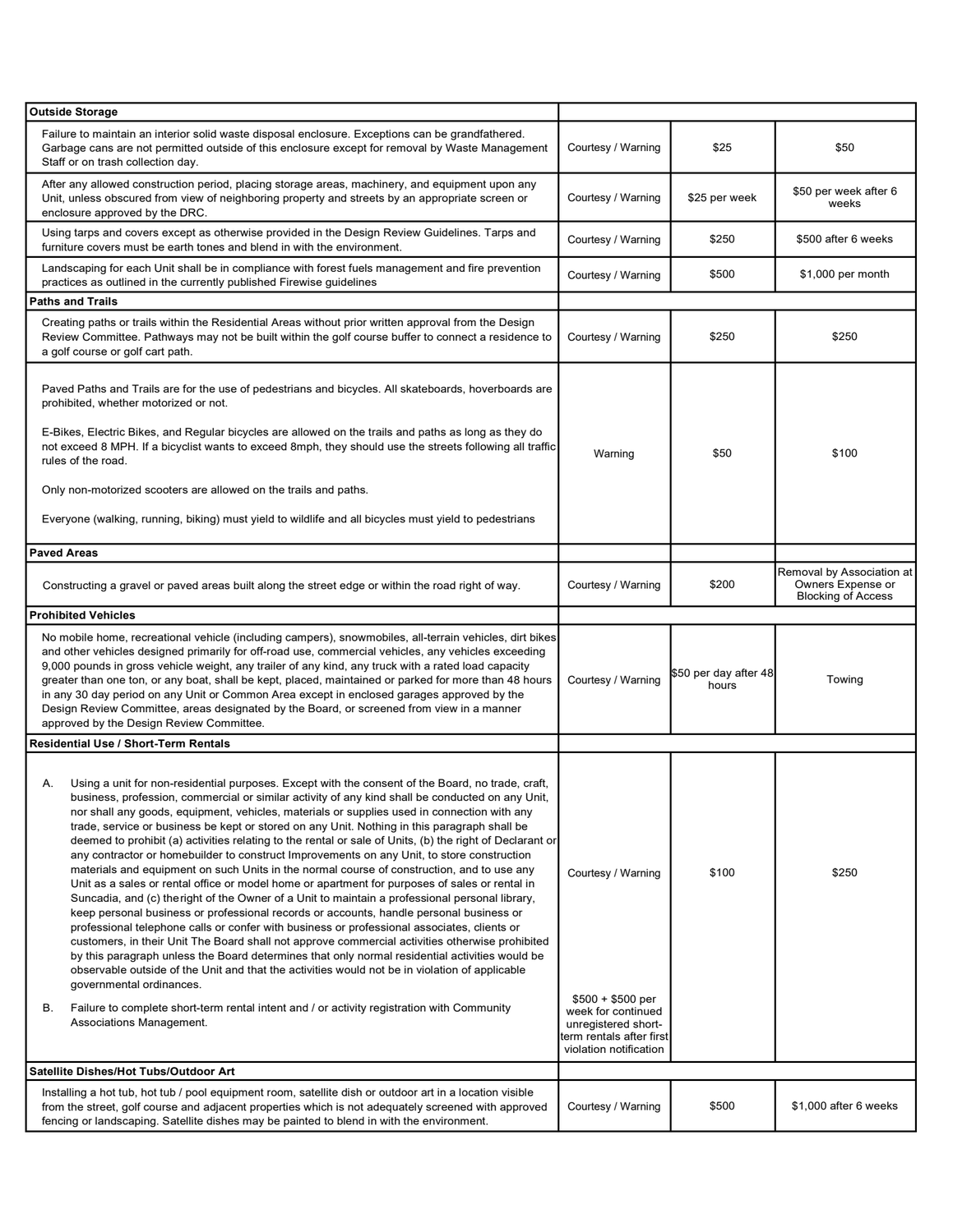| Signage                                                                                                                                                                                                                                                                               |                                |                              |                              |
|---------------------------------------------------------------------------------------------------------------------------------------------------------------------------------------------------------------------------------------------------------------------------------------|--------------------------------|------------------------------|------------------------------|
| Placing signs in conflict with Resolution 113a. Except outdoor political yard signs no larger than 15<br>square feet, which are permitted per State law: (RCW 64.38.034), which may be placed by the owner<br>or resident, one per candidate, before any primary or general election. | Warning & Immediate<br>Removal | \$200 & Immediate<br>Removal | \$300 & Immediate<br>Removal |
| <b>Solid Waste</b>                                                                                                                                                                                                                                                                    |                                |                              |                              |
| Not removing garbage and litter left on a regular basis so that it becomes unsightly, odorous or a<br>nuisance.                                                                                                                                                                       | Courtesy / Warning             | \$250                        | \$250                        |
| <b>Structures Permitted</b>                                                                                                                                                                                                                                                           |                                |                              |                              |
| Erecting or maintaining any structure except structures containing residential dwellings and structures<br>approved by the Design Review Committee. Tree houses and playhouses must be approved by the<br>DRC.                                                                        | Courtesy / Warning             | \$2,500                      | Removal                      |
| <b>Wood Burning Fireplaces and Stoves</b>                                                                                                                                                                                                                                             |                                |                              |                              |
| Use of Wood burning fireplaces and stoves within a residence in the residential areas.                                                                                                                                                                                                | Courtesy / Warning             | \$500                        | \$1,000                      |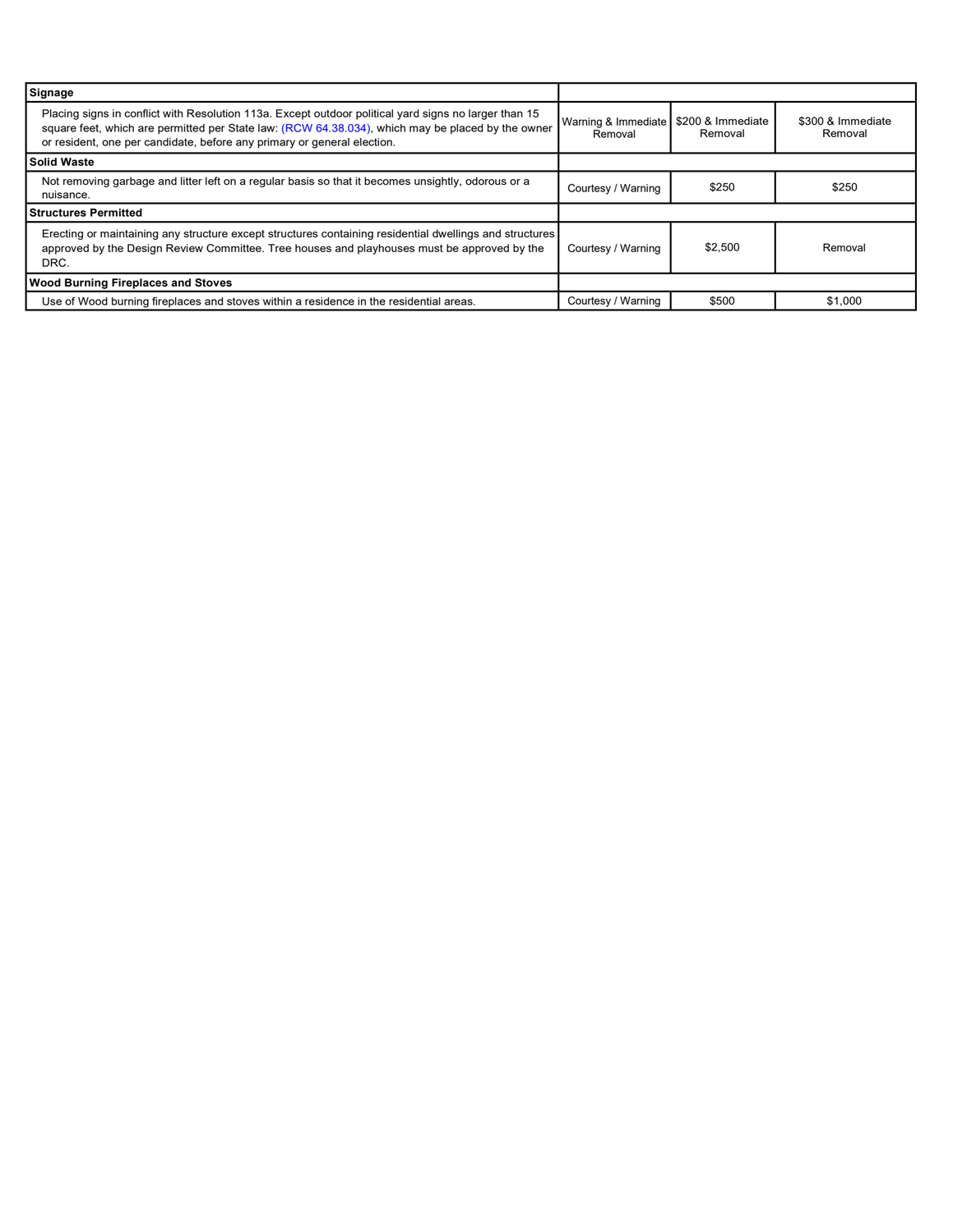#### **Exhibit B – Summary of General Suncadia Rules & Regulations for Owners, Residents, Tenants and Guests**

**Suncadia is a master-planned community governed by special covenants, conditions, restrictions and rules. Residents, tenants, and guests must comply with these rules. Failure to comply can result in substantial financial penalties and other enforcement actions.**

- 1. Short-Term Rentals (STR)
	- 1.1. All short-term rentals ("STRs") must be registered with Suncadia Community Services
	- 1.2. A fine will be levied for any active but unregistered Suncadia STR
	- 1.3. As a requirement, all Suncadia STRs will provide a '24/7 contact' who will be immediately available to help ensure in-the-moment resolution to rental guest conduct issues such as noise disturbance violations of Suncadia's Quiet Hours (10pm – 7am), this applies to all noise disturbances covered by Exhibit A as requiring immediate action (not just those during quiet hours)
	- 1.4. To avoid a fine, the rental operator or rental homeowner (i.e., the 24/7 contact) will have an opportunity to resolve any reported noise disturbance or rental guest conduct issue within 30 minutes of a warning being issued
	- 1.5. Short-term rental guests must adhere to all Suncadia parking enforcement rules listed in Exhibit A
	- 1.6. All Suncadia STRs are required to display a copy of the Rental Registration and the SROA Governing Rules in a conspicuous place within the rental home
	- 1.7. Suncadia Patrol is empowered to enforce the SROA Governing Rules with escalation to the Kittitas County Sheriff, where necessary
- 2. Noise disturbances must be abated within 30 minutes of a warning being issued, especially after 10:00 pm and before 7:00 am, to ensure neighbors are not unreasonably disturbed by any frequent or sustained noise or unreasonable annoyance. **Noise disturbances can be reported by first calling or texting Suncadia Patrol at (509)885-4860, followed by the Kittitas County Sheriff nonemergency number (509)674-2584 or (800)622-9924**.
- 3. We live in a forest. Please protect our valuable resource. Burning of open fires, wood or pellet fueled smokers, uses of charcoal fuels and discarding of smoking materials in vegetation is prohibited. Fire pits must not be left unattended and flame heights should not exceed two feet in height.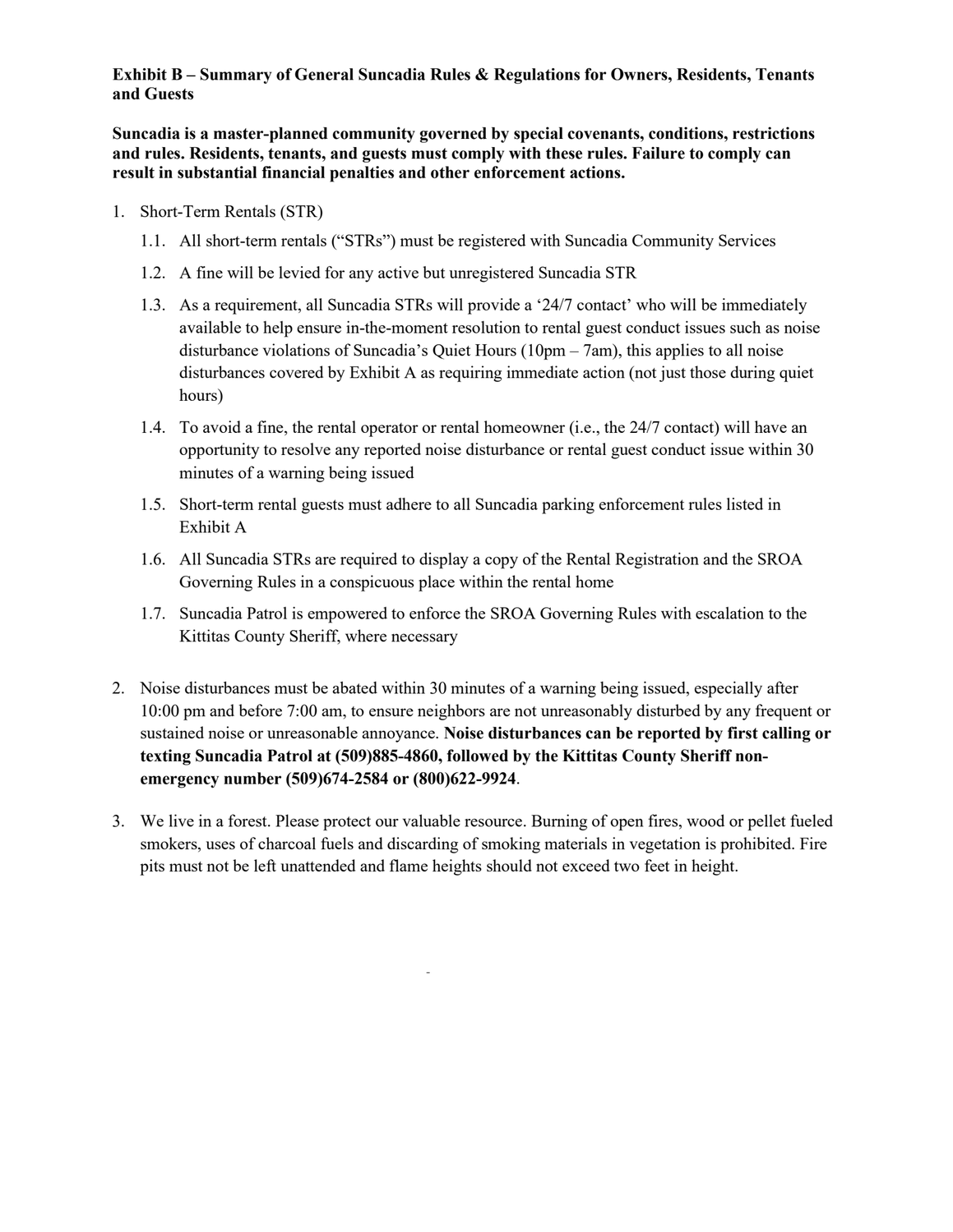- 4. Parking must be on asphalt driveways, auto courts or parking lots. Parking is always prohibited on vegetation, landscaping or unimproved lots whether owned by you or not.
- *5.* No parking on streets between the hours of 10:00 pm and 7:00 am.
- 6. From 7:00 am until 10:00 pm street parking is permitted subject to the following guidelines:
	- 6.1. No parking over or on any vegetation.
	- 6.2. During snow plowing operations, on street parking is prohibited until that particular street is plowed. Vehicles obstructing snowplows may be towed at owner expense.
	- 6.3. Construction parking and temporary work site office trailers and storage areas will be designated by the Design Review Committee during the home building planning and approval process. Street parking for construction related vehicles is permitted **only** with advance DRC approval; however, temporary on-street deliveries are permitted when the designated parking and storage areas on the lot will not accommodate the delivery vehicle.
	- 6.4. Contractors, delivery services and vendors must use designated arterial road truck routes for deliveries, new construction, and home improvement / remodel work within residential areas. Alternate routes must be pre-approved by the DRC for ingress and egress to work sites before construction work commences on any lot or existing structure. All speed limits and parking regulations must be observed at all times.
	- 6.5. Vehicles that compromise safety or impede emergency access, or are blocking an entrance or exit, or parked in a fire lane or within 15 feet of a fire hydrant can be immediately towed at owner expense.
- 7. Permission is required in advance for temporary parking for a special event or party from Community Services during weekday business hours at (509) 649-6273 or after hours / weekends at (509)-649- 6109 (Suncadia) or (509) 649-6459 (Tumble Creek).
- 8. For the safety of owners, guests, and wildlife, all posted speed limits must be observed. Do not tailgate vehicles. Passing vehicles while travelling on roadways is prohibited. Stop for occupied or waiting pedestrians and golf carts at marked crossings.
- 9. Bicycles must be ridden in designated areas within Suncadia. Skateboarding and rollerblading are strictly prohibited within Suncadia unless an area has been expressly and officially marked as a skateboarding or rollerblading area. To preserve the surface of the sports courts, skateboarding, skates, or bicycles may not be ridden on the areas. No bicycles or motorbikes are permitted on grass, mulched, barked, or landscaped areas, including parks.
- 10. Please keep our community beautiful. Bicycles, toys, skateboards, and roller-skates, etc. are not allowed on Lodge patios, balconies, hallways, or stairways. Hanging of any items from decks, patios or windows is prohibited. Portable sports poles, hoops and related structures will only be allowed to the extent that they can be stored inside the garage. Portable sports equipment may not be left outdoors overnight or when not in use.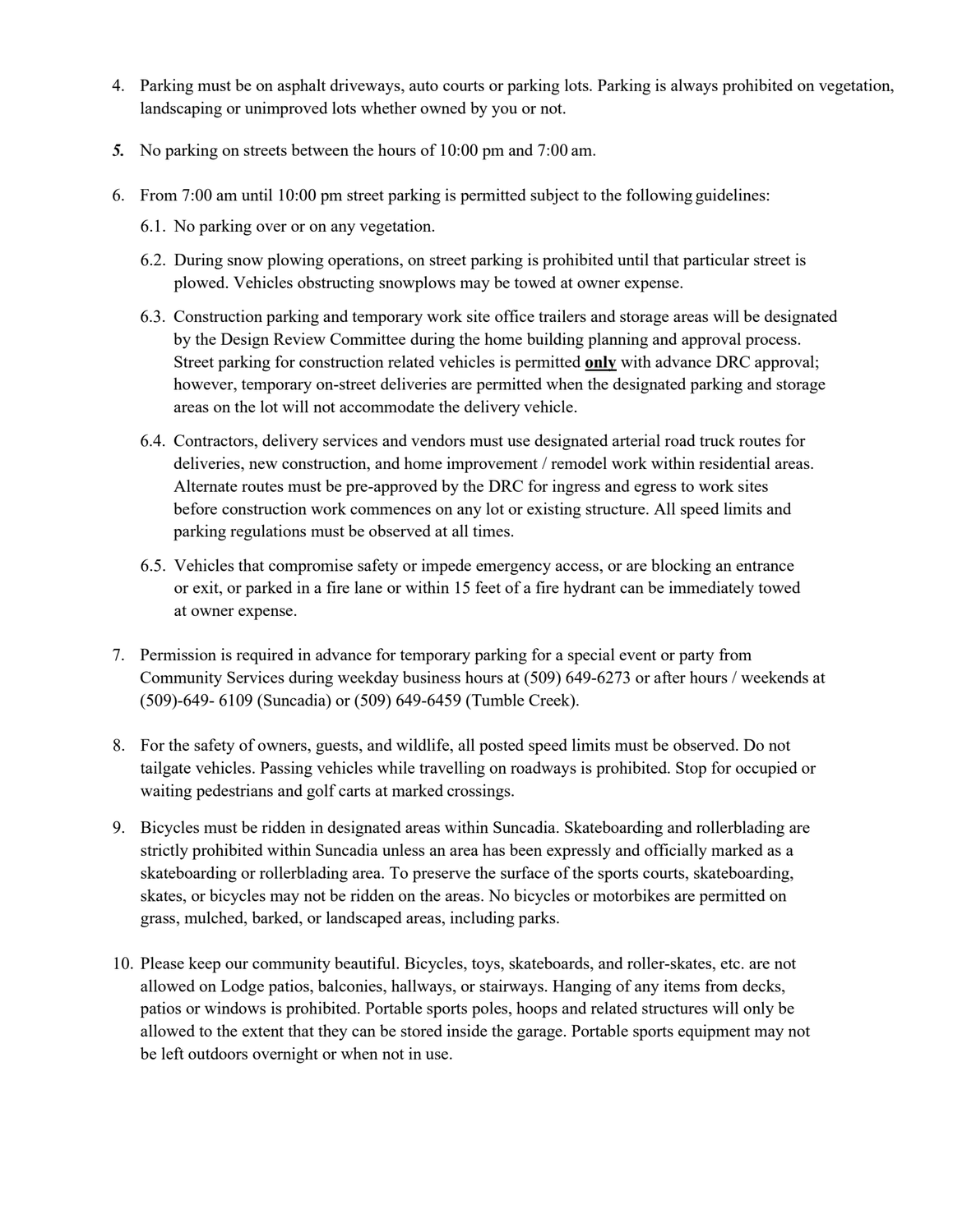- 11. Washington State law prohibits driving of unlicensed golf carts, ATVs or snowmobiles on roadways. For the protection of pedestrians, *except as described below*, no motorized vehicles including golf carts, scooters, ATVs may drive on any paved pathways or paved hiking trail.
	- 11.1. Paved Paths and Trails are for the use of pedestrians and bicycles. All skateboards, hoverboards are prohibited, whether motorized or not. Only non-motorized scooters are allowed on paved paths.
	- 11.2. E-Bikes, Electric Bikes, and Regular bicycles are allowed on the trails and paths as long as they do not exceed 8 MPH. If a bicyclist wants to exceed 8 mph, they should use the streets following all traffic rules of the road. Paved path users (walking, running, biking) must yield to wildlife and bicycles must yield to pedestrians.
	- 11.3. Only non-motorized scooters are allowed on the trails and paths
	- 11.4. Everyone (walking, running, biking) must yield to wildlife and all bicycles must yield to pedestrians.
- 12. For the safety of all, only golfers may be on the golf course or on the golf cart paths. Others must not walk or play on the golf courses or fish in the ponds. Unauthorized use of golf courses for sports games in prohibited.
- 13. Pets must be on a leash at all times, within Suncadia, except when within designated dog park location(s), accompanied by a person in control or custody of the dog.
- 14. Any person owning, having custody or control of a dog or pet shall at all times prevent the animal from attacking, biting, or otherwise causing injury to any person or animal or from damaging personal property.
- 15. Any person owning, having custody or control of a dog or pet must not allow defecation on a private property or common areas and must immediately remove, place in a closable bag or container and deposit such defecation in trash receptacle designated for public use or in a private trashreceptacle.
- 16. No person shall own or harbor an animal in such a manner that the peace or quiet of another person is unreasonably disturbed by any frequent or long continued noise or causes unreasonable annoyance or discomfort to any person of normal sensitivity in the vicinity.
- 17. Wildlife must not be fed or harassed. Violators will be reported to the Department of Fish and Wildlife.
- 18. For fire safety and in consideration of others, no smoking within the Inn, the Lodge or within 30 feet of any commercial building.
- 19. Trailers for boats or snowmobiles, RVs or commercial vehicles can only be kept on property for a maximum of 48 hours within a 30-day period, in designated areas only. Absolutely no trailer, boat or RV parking allowed on the roadways.
- 20. Sleeping in campers, RVs or vehicles is strictly forbidden.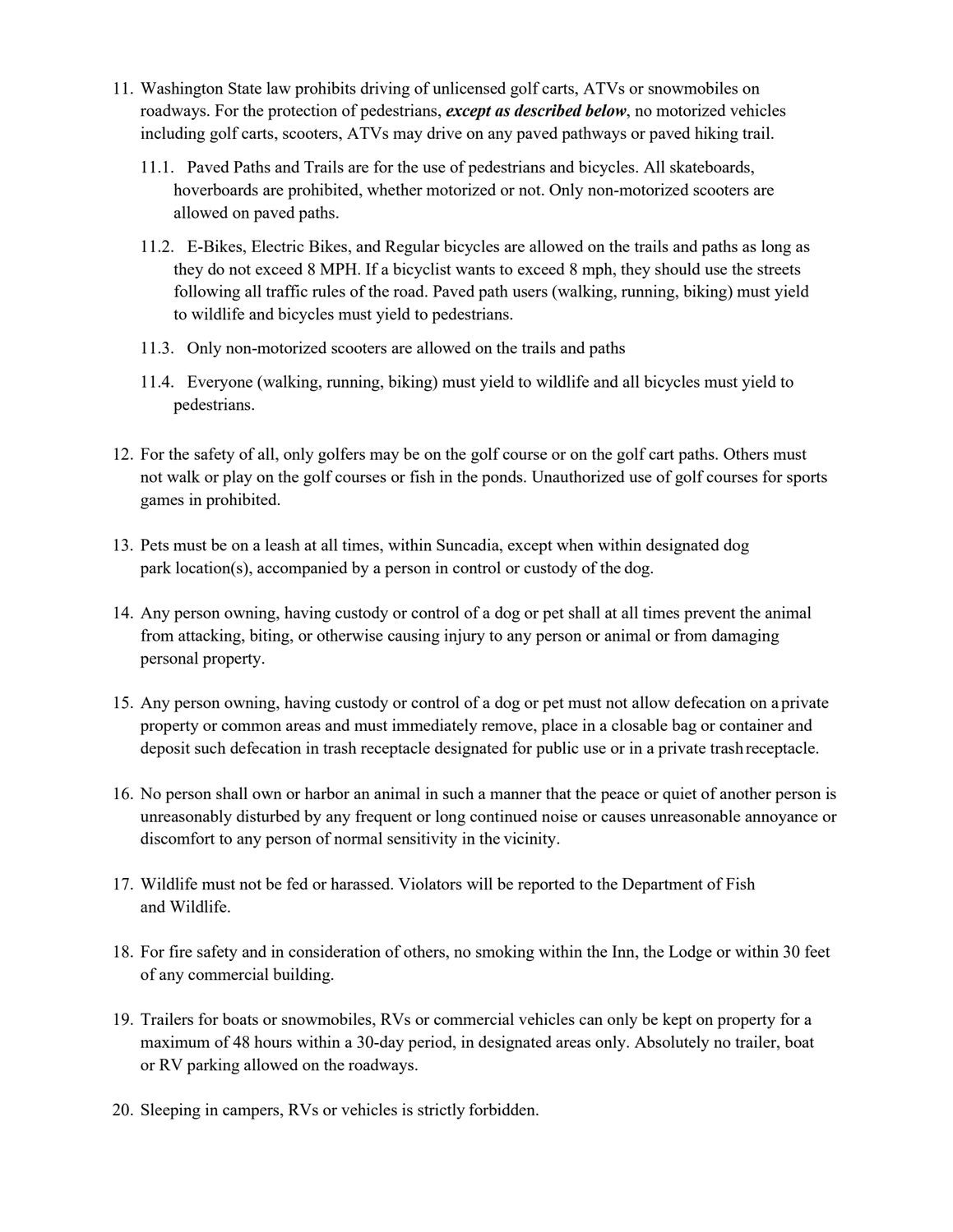- 21. Litter, trash, empty boxes, or other debris must be disposed of properly in designated trash areas. Residential trash cans must be stored in designated enclosures and cannot be left on the street once they have been emptied. For residences with self-serve curbside pickup, trashcans shall be kept inside garages or enclosures except on collection day. The containers shall not be placed on the street earlier than sundown the day before pick up. If a resident plans to be away on garbage collection day, arrangements should be made with Waste Management or a neighbor in advance to remove the trashcans from the curb following collection.
- 22. Door to door or street solicitation, yards sale or other signs and banners are prohibited
- 23. Camping tents are not permitted to be erected on home sites or common areas.
- 24. Firearms (including air guns) or fireworks may not be discharged within Suncadia.